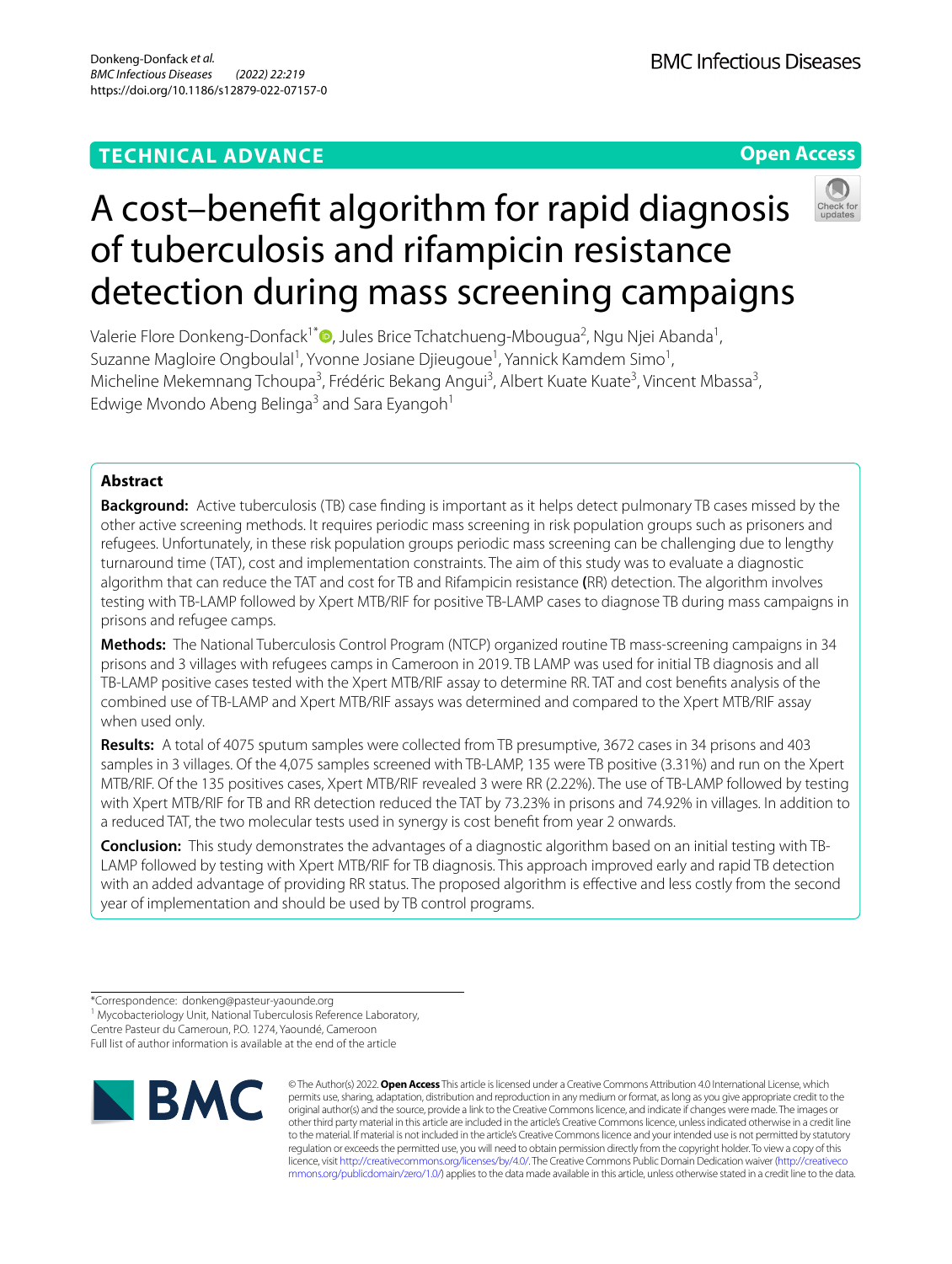**Keywords:** TB-LAMP, Xpert MTB/RIF, Algorithm, Screening, Mass campaigns, Prisons, Refugee camps, Costefectiveness

#### **Background**

Tuberculosis (TB) is a leading cause of morbidity and mortality worldwide. Each year, an estimated 10 million people develop TB, and another 1.5 million die from TB [\[1](#page-9-0)]. TB unequally affects certain population groups such as prisoners and refugees that have limited access to health care  $[2-4]$  $[2-4]$  $[2-4]$ . The crowded living conditions of most prisons and refugee villages facilitate TB transmission [[5–](#page-10-1)[8\]](#page-10-2). In Addition, prisons also serve as an optimal environment for the transmission of TB to the general population through prison staf, visitors and released inmates [[9\]](#page-10-3). In Cameroon, the prevalence of TB is largely unknown but estimated to be about 3500 per 100,000 prisoners [\[10](#page-10-4)]. Conversely, the annual TB incidence in prisons is 1700 per 100,000 prisoners and it is about 10 times higher than those of the general population (186 per 100,000 population)  $[11]$  $[11]$  $[11]$ . The burden of TB within refugee camps is rarely reported or unknown. However, according to a 2020 National TB survey, the incidence of TB in villages in close proximity to refugee camps in the East region of Cameroon was estimated at 25 per 100,000 population [[10\]](#page-10-4).

In response to the burden of TB in prisons and refugee camps, The National Tuberculosis Control Program of (NTCP) of Cameroon, introduced several strategies to reduce transmission. Among which, the active screening of prisoners and refugees with presumptive pulmonary TB (PTB). Active screening entails systematic screening for TB signs and symptoms at point of entry, contact tracing of exposed cases and periodic mass screenings [[13,](#page-10-6) [14\]](#page-10-7). Periodic mass screening in prisons is extremely important as it helps to detect PTB cases missed by the other active screening methods. Unfortunately, periodic mass screening can be challenging and difficult to sustain due to high cost and implementation constraints [[14,](#page-10-7) [15](#page-10-8)] such as overcrowded facilities, high number of sputum samples and limited laboratory capacity to process high number of samples. These implementation challenges could be mitigated by the use of highly sensitive, rapid, and cheap diagnostic kits. Molecular-based TB diagnostic kits such as Xpert® MTB/RIF (Cepheid, Sunnyvale USA) and TB-LAMP (Eiken Chemical, Tokyo Japan) provides such convenience. However, there is very little evidence to guide policymakers on the relative costefectiveness and benefts of using these tests for mass screening across prison facilities. The Xpert MTB/RIF assay uses real-time polymerase chain reaction technology to detect MTB and rifampicin resistance (RR). The Xpert MTB/RIF assay, requires minimal expertise, and has a short turnaround time (TAT) of two hours to confirm MTB and detect rifampicin resistance  $[16]$  $[16]$  $[16]$ . The Xpert MTB/RIF assay is recommended by WHO since 2010 [[17](#page-10-10)] and has been in used in Cameroon since 2012 with excellent performance. WHO has endorsed TB-LAMP in 2016 [\[18\]](#page-10-11) and it has been implemented in Cameroon in 2017. TB-LAMP has a TAT of one hour, is easy to use, results are easy to interpret but it does not detect rifampicin resistance [[18,](#page-10-11) [19](#page-10-12)]. According to several studies, including one conducted in Cameroon, TB-LAMP and Xpert MTB/RIF displayed similar sensitivity and specificity  $[18-21]$  $[18-21]$  $[18-21]$ . In this study, we sought to evaluate if a diagnostic algorithm based on an initial testing with TB-LAMP followed by testing with Xpert MTB/RIF to diagnose TB could reduce the TAT and be cost-benefcial during mass campaigns in prisons and in refugee camps compared to Xpert MTB/RIF when used alone.

#### **Methods**

#### **Study setting and population**

Cameroon is a central African country with a prison population of about 30,701 inmates. There are about 79 functional prisons spread-out across the country [\[22](#page-10-14)]. There are also several refugees' camps in the Eastern and Northern regions of Cameroon where displaced people from neighboring countries are settled. Most of these camps are within local villages.

In 2016 Cameroon's NTCP launched its frst TB mass screening campaign targeting just one prison. By 2018, the NTCP was able to do mass screening for TB in all prisons. During the 2018 mass screening, 2428 samples were collected, and Xpert MTB/RIF assay was used for bacteriological analysis. The four-module Xpert MTB/ RIF instrument was used with an testing capacity of 12–16 samples/day [\[23](#page-10-15)]. Using this Xpert MTB/RIF equipment, results were not timely and patient care was extensively delayed. In addition, samples were of poor quality as adequate storage conditions were non-existent. To speed up the diagnostic turnaround time, for the 2019 mass screening campaign, the NTCP recommended the use of TB-LAMP for initial testing of samples and then Xpert MTB/RIF to test the presence of resistance in TB-LAMP positive cases. With TB-LAMP, 14 specimens are processed in one run and about 70 or more samples can be processed per day [\[24](#page-10-16)]. As such, we sought to determine the TAT and cost of using this new diagnostic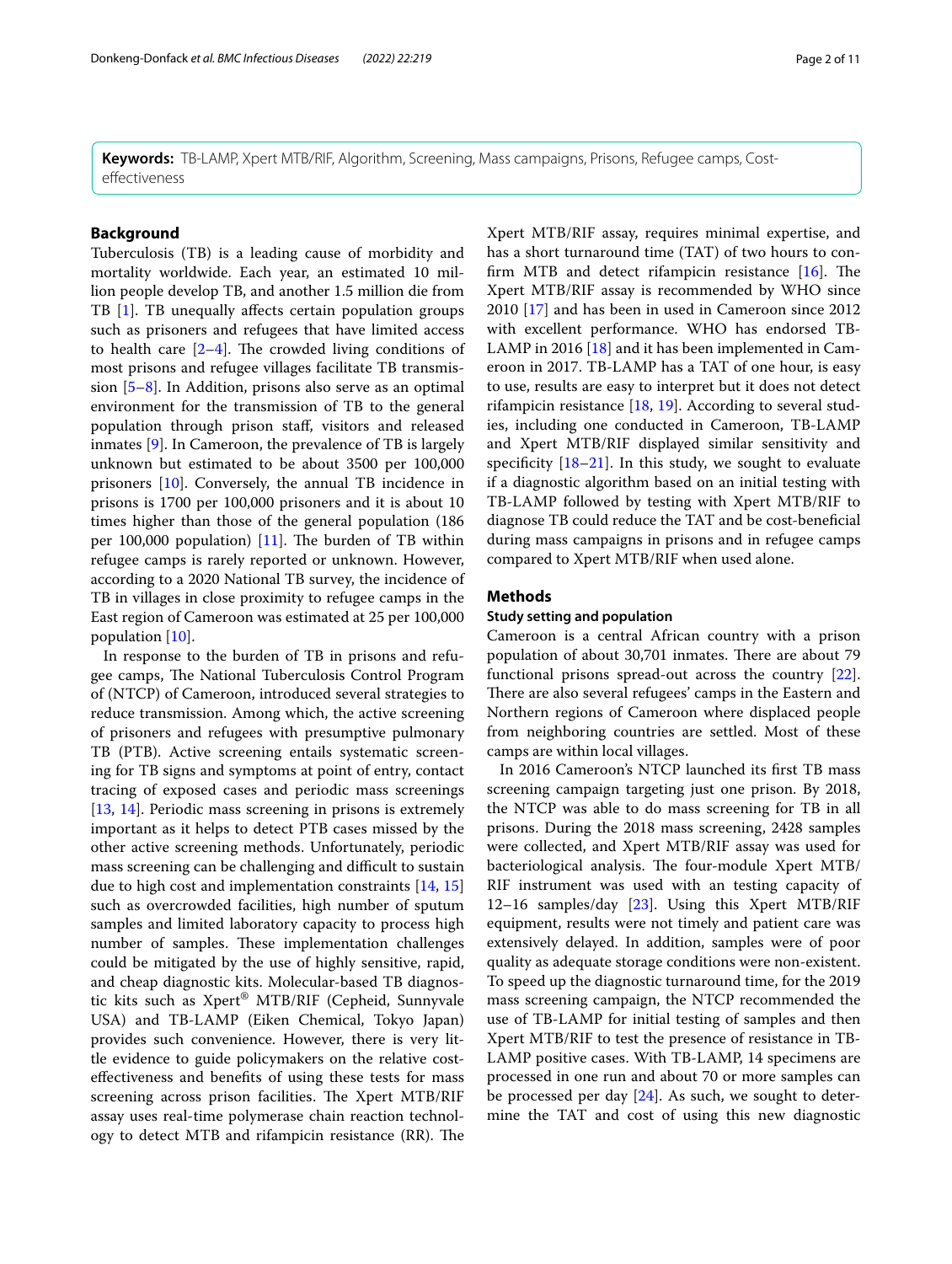algorithm of TB-LAMP and Xpert MTB/RIF for the mass screening of TB at prisons and refugee camps.

#### **Data collection**

In this study, we used TB mass screening data from 34 prisons and 3 villages with refugee camp in the eastern region of Cameroon that is Tongo-Gandima, Quamy and Ndokayo. During mass screening for TB, all inmates or refugees were screened for symptoms of TB such as persistent cough, weight loss, night sweats and high temperature. For each presumptive case, a questionnaire was used to record demographic information and symptoms. After this, a sputum sample was collected for bacteriological analysis. All sputum samples were transported to the closest designated TB diagnostic laboratory. Nine selected TB laboratories were involved, amongst which, 06 were equipped with TB-LAMP and Xpert MTB/RIF instruments (Diagnosis and Treatment Centers (DTCs). These were the DTCs of Ngaoundere and Maroua, the Regional TB laboratory of Bertoua, the Regional Reference Laboratory of Garoua, the Regional Reference Laboratory of Douala and the National Reference Laboratory (NRL-TB) hosted by Centre Pasteur du Cameroun.). Two DTCs were equipped with the TB-LAMP alone (DTCs of Ebolowa and Mbalmayo), and one was equipped with Xpert MTB/RIF alone (DTC of Ambam). The 02 laboratories equipped with only TB-LAMP (Ebolowa and Mbalmayo) were responsible for sending positives samples to Ambam and Centre Pasteur du Cameroun, respectively.

#### **Sample collection and transportation**

A sputum sample of about 3 ml was collected from each presumptive TB case. In larger prison facilities, sample collection could occur over several days with about 150 samples collected per day. Collected samples were placed in a cold box and transported on the same day to the designated laboratory. Once at the laboratory, samples were stored at  $+4$  °C until the next day for testing.

#### **Laboratory tests**

At the laboratory, all samples were initially tested with TB-LAMP and only TB-LAMP positive samples were subsequently tested with Xpert MTB/RIF assay to detect rifampicin resistance. Both tests were performed according to the manufacturer's (Eiken and Cepheid, respectively) instructions [[17,](#page-10-10) [18](#page-10-11)]. Briefy, for the TB-LAMP assay, 60 µL of sputum sample was pipetted into a heating tube and incubated at 90  $°C$  for 5 min. The purifed DNA was eluted from the absorbent tube and transferred into the injection cap. After mixing with lyophilized reagents, the amplifcation mixture was incubated at 67  $°C$  for 40 min. The final results were interpreted using ultraviolet fuorescence detection. The TAT of TB-LAMP was 60 min, and no more than 14 specimens were processed per batch [[19\]](#page-10-12). For the Xpert MTB/RIF assay, sample reagent was added in a 1:2 ratio to 2 ml of sample. The closed tube was manually agitated twice followed by a 15-min incubation period at room temperature prior to transferring 2 ml of the inactivated sample to the Xpert test cartridge. Cartridges were inserted into the four-module GeneXpert MTB/RIF instrument and the automatically generated results were read after 90 min [\[17](#page-10-10), [23](#page-10-15)].

#### **Assessment of costs**

We used the ingredient cost method as described by Levin and McEwan (2001) [[24](#page-10-16)] to estimate the costing of each testing algorithms. Briefy and as shown in Additional fle [1](#page-9-2): Tables S6–S9, We itemized the resources for each algorithm and obtained their respective market prices obtained from manufacturers and available in published literature.

The remunerations of key personnel directly involved in the mass screening were obtained from the NTP. This assessment include maintenance cost through warranty extension for TB-LAMP and Xpert MTB/ RIF (4-Module System). The training cost take in account for TB-LAMP and Xpert MTB/RIF was not included. Such cost is usually covered by the National

#### <span id="page-2-0"></span>**Table 1** Cost estimate (USD) per algorithm and per population for 3 years

|                                                                                     |                | Cost estimate (USD) per algorithm and per population |          |                 |         |          |
|-------------------------------------------------------------------------------------|----------------|------------------------------------------------------|----------|-----------------|---------|----------|
|                                                                                     | <b>Prisons</b> |                                                      |          | <b>Villages</b> |         |          |
|                                                                                     | Year 1         | Year 2                                               | Year 3   | Year 1          | Year 2  | Year 3   |
| Algorithm 1: Testing with Gene Xpert MTB/RIF                                        | 87591.21       | 74237.89                                             | 84089.58 | 26284.13        | 7547.75 | 11208.91 |
| Algorithm 2: Initial testing with TB-LAMP followed<br>by testing with Xpert MTB/RIF | 87507.41       | 57287.24                                             | 64596.33 | 29944.11        | 5670.38 | 9049.94  |
| Difference Cost between algorithm 2 and 1                                           | 83.80          | 16934.43                                             | 19474.59 | $-3659.98$      | 1877.36 | 2158.97  |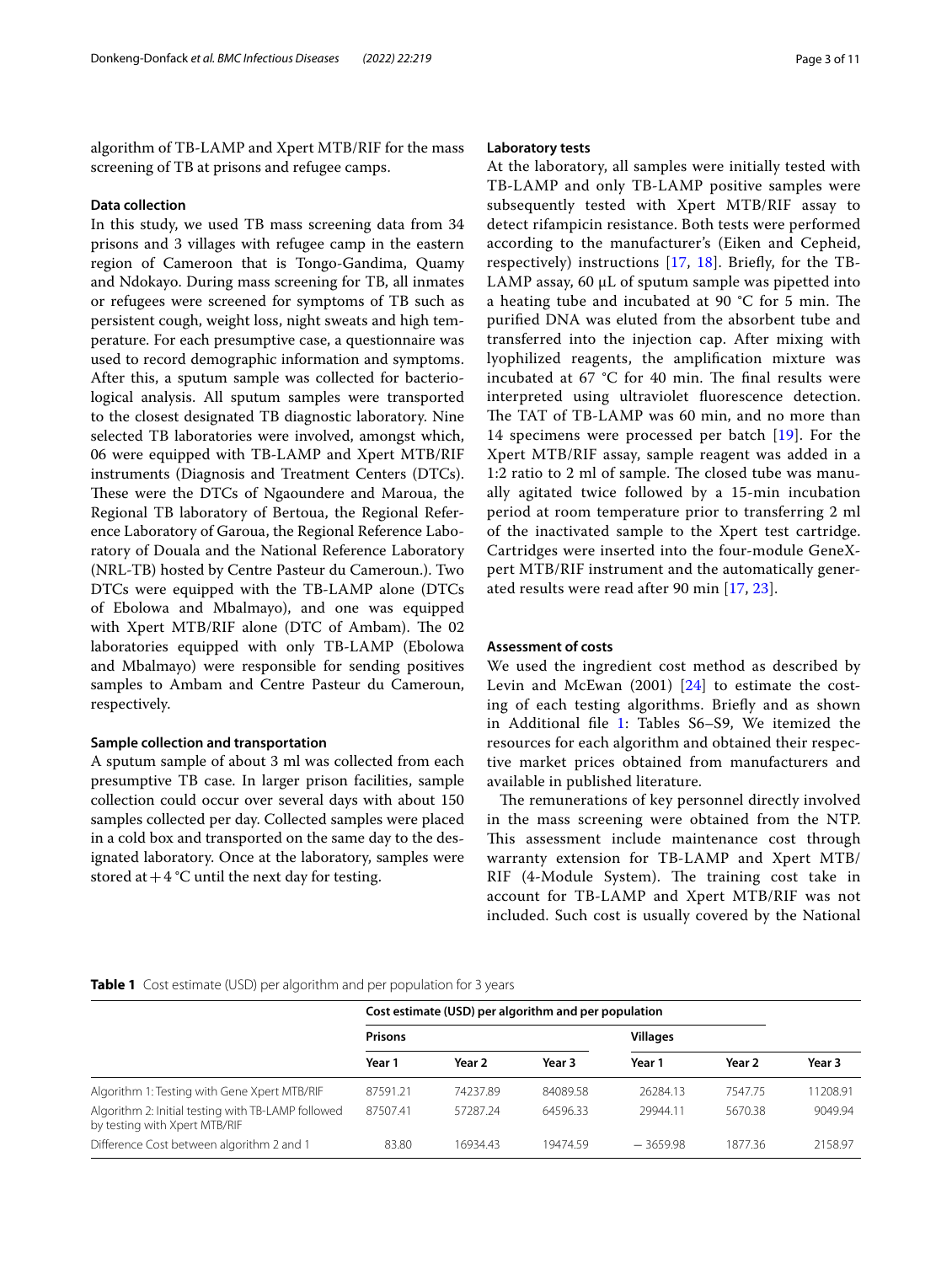Tuberculosis Program through various bilateral agreements of which the cost is rarely disclosed or when disclosed vary extensively.

The cost benefit of TB diagnosis during mass screening campaign was estimated for 03 consecutive years and calculated by the diference between the cost using only Xpert MTB/RIF assays as diagnosis tool and the cost using TB-LAMP and Xpert MTB/RIF assays in combination (Table [1](#page-2-0)). The items including cost of; equipment, shipment, UPS, printer, air conditioners, consumables (cost per cartridges, losses due to error and incorrect use), maintenance and Human resources (laboratories technicians, nurses, medical doctors, Prison staf, TB Regional coordinators, driver) were considered for cost analysis.

#### **Statistical analysis**

Participants will be described with respect to sociodemographic, clinical and biomedical characteristics. The description will be in terms of median and interquartile range for continuous variables, and using count and percentages for categorical data. The TAT of combined TB-LAMP and Xpert MTB/RIF assay was compared to Xpert MTB/RIF assay alone. To perform this comparison, we calculated the time used to perform TB-LAMP and Xpert MTB/RIF consecutively for initial diagnosis of TB and Rifampicin resistance. We then compared this time to the requested time if Xpert MTB/RIF would have been used only. For the analysis we considered the TAT for each test as the total time required for sample preparation and amplifcation. We assumed that 96 min was used for TB-LAMP test to perform a batch of 14 samples and 135 min for Xpert MTB/RIF test to perform a batch of 04 samples.

#### **Results**

#### **Study population**

A total of 15,699 prisoners and 30,611 villagers were screened. As shown in Fig. [1](#page-4-0), there were 3672 presumptive TB cases among prisoners and 403 among villagers. For every presumptive TB case, about 3 ml of sputum samples were collected. The number of samples collected ranged from 27 to 483 depending on the number of prisoners at the prison facility (Table [2](#page-5-0)).

The 3672 presumptive pulmonary TB prison cases were enrolled from 34 prisons in 8 regions of Cameroon and had an average age of 35.4 years (range: 22–62). As pre-sented in Table [3,](#page-7-0) night sweats was the main clinical symptom observed (52%) followed by fever in 47.7% of prison cases. For the three villages (Ndokayo, Tongo-Gandima, Ouamy) in the Eastern region of Cameroon, 403 presumptive pulmonary TB cases were enrolled in the TB mass-screening campaign, the average age was 46.1 years (range: 16–90). The main clinical symptoms observed were chest pain (83.8%), weight loss (70.1%), fever (69.3%) and dyspnea (57.9%).

#### **Laboratory performance and turnaround time**

Of the 4075 presumptive TB cases, 135 were laboratory confrmed (3.31%) of which 123 (3.34%) were prison cases and 12 (2.9%) were village cases (Tables [4,](#page-7-1) [5\)](#page-8-0). Of the 123 TB prison cases, 03 were RR (2.36%). The three cases were from two prisons (Nkondengui and Nanga Eboko) in the Centre region (Table  $4$ ). The TAT of the new diagnostic algorithm using TB-LAMP as initial diagnosis followed by Xpert MTB/RIF compared to the diagnostic algorithm using Xpert MTB/RIF assay only is presented in Table [2](#page-5-0). With 3672 samples, a total of 543.8 h was used for TB diagnosis with TB-LAMP and Xpert MTB/ RIF assays in combination during TB mass-screening in prison compared to 2053.13 h for Xpert MTB/RIF alone. Concerning TB mass-screening in villages, 403 samples were analyzed within 57 h with the help of TB-LAMP and Xpert MTB/RIF assays performed in combination compared to 227.25 for Xpert MTB/RIF only. Our results showed that TAT was reduced to about 73.23% and 74.92%, respectively for prisons and villages with TB-LAMP as initial diagnostic tool followed by Xpert MTB/ RIF.

#### **Beneft–cost analysis**

The use of TB-LAMP as initial diagnostic tool followed by Xpert MTB/RIF for diagnosing TB during mass campaign showed that this algorithm is cost beneft for years 2 and 3. As shown in Table [1,](#page-2-0) about 16,934 and 19,474 USD are saved for years 2 and 3, respectively in prison and 1877 and 2158 USD are saved for years 2 and 3, respectively in village, respectively.

#### **Discussion**

In this study, we showed that a diagnostic algorithm using TB-LAMP and Xpert MTB/RIF assays during mass screening campaign leads to early availability of diagnostic results and is cost effective. The TAT of using both TB-LAMP and Xpert MTB/RIF assays during TB mass screening was shorter than TAT of using Xpert MTB/RIF assay only. In prison and village campaigns, we observed a 3/4 reduction in the number of hours required for testing the same sample volume. This reduction in the TAT for TB confrmation in laboratory was benefcial as it allowed positive patients to be quickly isolated and placed on treatment. Therefore, this decrease in TAT for detecting MTB and early initiation of treatment would not have been possible if Xpert MTB/ RIF was used only. Fundamentally, the GeneXpert equipment was introduced into clinical practice to expedite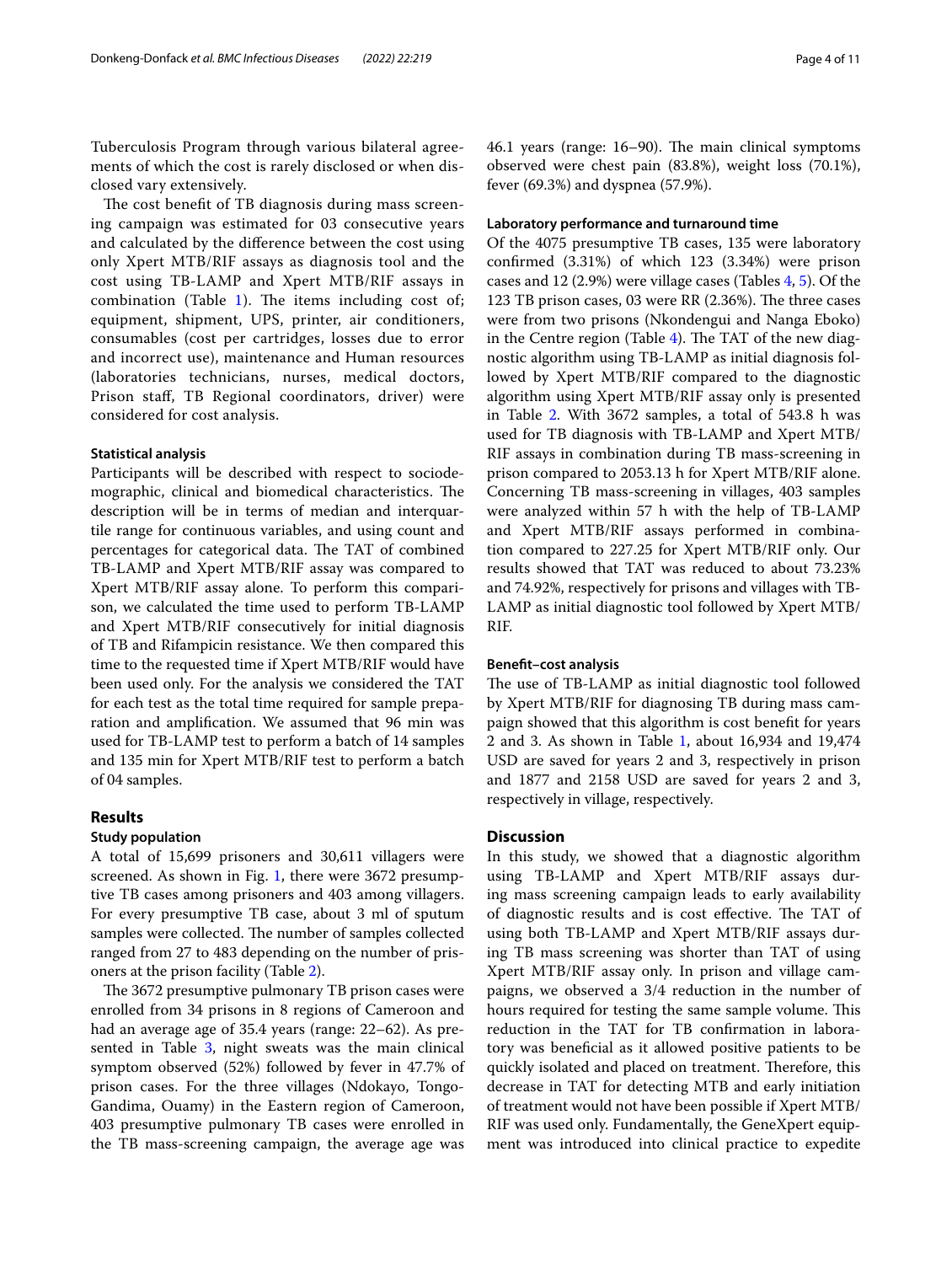

<span id="page-4-0"></span>diagnosis. However in Cameroon, most TB diagnostic facilities are only equipped with the four module GeneXpert system that can process a maximum of 16 samples/ day [[17](#page-10-10)]. When confronted with high sample volumes like during mass screening campaigns, their clinical utility becomes questionable. For example, in 2018, when only the Xpert MTB/RIF equipment was used to test 258 sputum samples from 5 prisons at the Far North region, it took 18 days to complete laboratory analysis of the samples with the four modules instruments GeneXpert equipment. This delayed testing could be worst

in laboratories that also uses the GeneXpert equipment to diagnose other diseases such as HIV and Hepatitis C than TB [[25\]](#page-10-17). In such a situation, the priority of using the GeneXpert equipment would be given to the daily samples of the laboratory. Consequently, the delay of processing for samples from TB screening mass campaign could be increased. In addition, for Xpert MTB/RIF analysis, samples should be refrigerated at 2–8 °C for up to 10 days [[17\]](#page-10-10). However, because of the delay in sample processing, TB laboratories have to store samples at 2–8 °C for more than 10 days during TB mass screening campaigns.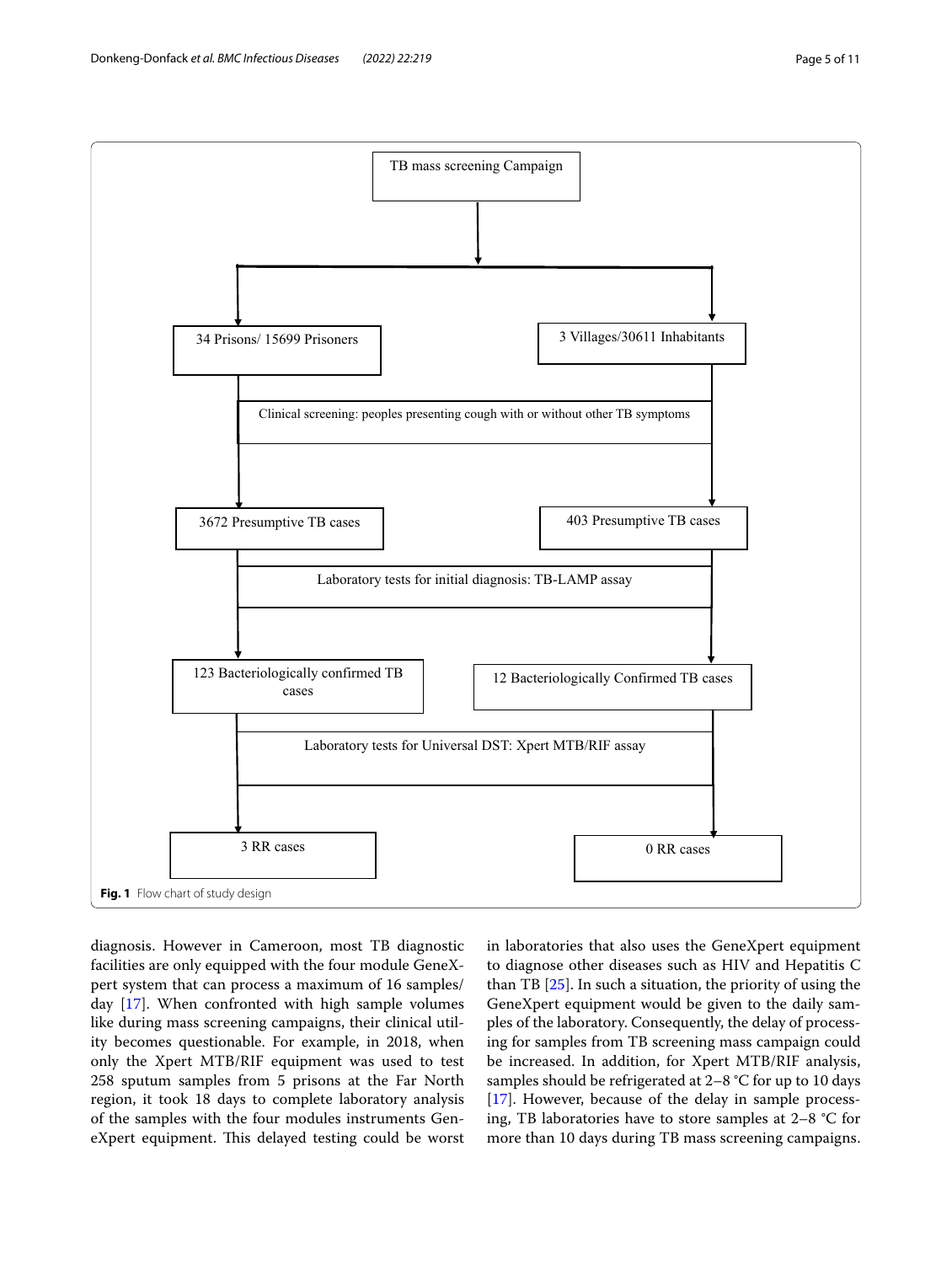<span id="page-5-0"></span>

| $\overline{a}$  |
|-----------------|
| ו<br> <br> <br> |
|                 |
|                 |
|                 |
|                 |
|                 |
|                 |
|                 |
|                 |
|                 |
| ׇ֚֘֝֬           |
|                 |
|                 |
|                 |
|                 |
|                 |
|                 |
|                 |
|                 |
|                 |
|                 |
|                 |
| <br> <br> <br>  |
|                 |
|                 |
|                 |
|                 |
|                 |
|                 |
|                 |
|                 |
|                 |
|                 |
|                 |
|                 |
|                 |
|                 |
|                 |
|                 |
| <br> <br>       |
|                 |
|                 |
|                 |
|                 |
|                 |
|                 |
|                 |
|                 |
|                 |
|                 |
|                 |
|                 |
|                 |
|                 |
|                 |
|                 |
|                 |
|                 |
| ł               |
|                 |
| Ie Z Jurna      |

| <b>Regions</b> | Prisons        | Sputum        | TB-LAMF                                   |                | Xpert MTB/RIF                  |                                   |                                | Total time                                                                                  | Time required                                             | Saved time | Percentage (%) |
|----------------|----------------|---------------|-------------------------------------------|----------------|--------------------------------|-----------------------------------|--------------------------------|---------------------------------------------------------------------------------------------|-----------------------------------------------------------|------------|----------------|
|                |                | samples       | ਦ੍ਹ 'ਫ਼ੌ<br>Time use<br>for analys<br>(h) | Positive cases | of sputum<br>samples<br>Number | positive<br><b>RR-TB</b><br>cases | for analysis<br>Time used<br>ε | bacteriological<br>analysis using<br>TB-LAMP and<br>required for<br>integrated<br>Xpert (h) | analysis used<br>for Xpert<br><b>MTB/RIF</b><br>alone (h) | Ξ          |                |
| Adamaoua       | Ngaoundéré     | 186           | 22.40                                     |                | 5                              |                                   | $\circ$                        | 31.40                                                                                       | 105.75                                                    | 74.35      | 70.31          |
|                | Meigangan      | $\approx$     | $\infty$                                  |                | 4                              |                                   | 2.25                           | 10.25                                                                                       | 40.50                                                     | 30.25      | 74.69          |
| Total          | $\sim$         | 256           | $30\,$                                    | $\overline{0}$ | $\overline{0}$                 |                                   | 11.25                          | 41.65                                                                                       | 146.25                                                    | 104.60     | 71.52          |
| Center         | Nkodengui      | 483           | 56                                        | 50             | 50                             |                                   | $\infty$                       | 74.00                                                                                       | 272.25                                                    | 198.25     | 72.82          |
|                | Mbalmayo       | 139           | $\frac{6}{2}$                             | 5              | 5                              | O                                 | 4.5                            | 20.50                                                                                       | 78.75                                                     | 58.25      | 73.97          |
|                | Bafia          | 45            | 6.40                                      |                |                                | $\circ$                           | 2.25                           | 8.65                                                                                        | 27.00                                                     | 18.35      | 67.96          |
|                | Monatele       | $82\,$        | 9.60                                      | $\circ$        | $\circ$                        | O                                 | 45                             | 14.10                                                                                       | 47.25                                                     | 33.15      | 70.16          |
|                | Eseka          | 27            | 3.20                                      |                | $\circ$                        |                                   | $\circ$                        | 3.20                                                                                        | 15.75                                                     | 12.55      | 79.68          |
|                | Sa'a           | 150           | 17.60                                     |                |                                |                                   | 2.25                           | 19.85                                                                                       | 85.50                                                     | 65.65      | 76.78          |
|                | Ntui           | 79            | 9.60                                      |                | 4                              | $\circ$                           | 2.25                           | 11.85                                                                                       | 45.00                                                     | 33.15      | 73.67          |
|                | Akonolinga     | 57            | $\infty$                                  |                |                                |                                   | 2.25                           | 10.25                                                                                       | 33.75                                                     | 23.50      | 69.63          |
|                | Mfou           | 121           | 14.40                                     |                |                                | O                                 | 2.25                           | 16.65                                                                                       | 69.75                                                     | 53.10      | 76.13          |
|                | Ngoumou        | 127           | $\frac{6}{2}$                             |                |                                | $\circ$                           | 2.25                           | 18.25                                                                                       | 72.00                                                     | 53.75      | 74.65          |
|                | Nanga Eboko    | 192           | 22.40                                     |                | 5                              |                                   | 4.5                            | 26.90                                                                                       | 108.00                                                    | 81.10      | 75.09          |
| Total          | $\overline{C}$ | 1502          | 179.20                                    | 5              | 57                             | $\infty$                          | 45                             | 224.20                                                                                      | 855.00                                                    | 630.80     | 73.78          |
| East           | Bertoua        | 178           | 20.80                                     | 5              | 5                              | $\circ$                           | 4.5                            | 25.30                                                                                       | 101.25                                                    | 75.95      | 75.01          |
|                | Yokadouma      | $\triangleq$  | 4.80                                      | $\circ$        | $\circ$                        | $\circ$                           | $\circ$                        | 4.80                                                                                        | 22.50                                                     | 17.70      | 78.67          |
|                | Messamena      | $\frac{8}{3}$ | 6.40                                      |                | $\circ$                        | $\circ$                           | $\circ$                        | 6.40                                                                                        | 27.00                                                     | 20.60      | 76.30          |
|                | <b>Batouri</b> | 106           | 12.80                                     |                | $\sim$                         | $\circ$                           | 2.25                           | 15.05                                                                                       | 60.75                                                     | 45.70      | 75.23          |
| Total          | $\overline{4}$ | 372           | 44.80                                     |                | $\sim$                         | $\circ$                           | 6.75                           | 51.55                                                                                       | 211.50                                                    | 159.95     | 75.63          |
| Far-North      | Mokolo         | $\Box$        | 3.20                                      |                |                                | $\circ$                           | 2.25                           | 5.45                                                                                        | 11.25                                                     | 5.80       | 51.56          |
|                | Kaele          | 36            | 4.80                                      |                |                                | $\circ$                           | 2.25                           | 7.05                                                                                        | 20.25                                                     | 13.20      | 65.19          |
|                | yagoua         | $\gtrsim$     | $\infty$                                  |                |                                | $\circ$                           | 2.25                           | 10.25                                                                                       | 40.50                                                     | 30.25      | 74.69          |
|                | Kousseri       | 103           | 12.80                                     |                | 4                              | $\circ$                           | 2.25                           | 15.05                                                                                       | 58.50                                                     | 43.45      | 74.27          |
| Total          | $\overline{4}$ | 226           | 28.80                                     |                |                                | $\circ$                           | $\circ$                        | 37.80                                                                                       | 130.50                                                    | 86.90      | 66.59          |
| Littoral       | Nkongsamba     | 239           | 28.80                                     |                | $\infty$                       | $\circ$                           | 2.25                           | 31.05                                                                                       | 135.00                                                    | 103.95     | 77.00          |
|                | Mbanga         | 132           | $\approx$                                 |                | L                              | $\circ$                           | 4.5                            | 20.50                                                                                       | 74.25                                                     | 53.75      | 72.39          |
|                | Edéa           | 255           | 30.40                                     | 4              | 4                              | $\circ$                           | 2.25                           | 32.65                                                                                       | 144.00                                                    | 111.35     | 77.33          |
| Total          | $\infty$       | 626           | 75.20                                     | $\sim$         | $\sim$                         | $\circ$                           | $\circ$                        | 84.20                                                                                       | 353.25                                                    | 269.05     | 76.16          |
| North          | Poli           | 98            | 11.20                                     | $\circ$        | $\circ$                        | $\circ$                           | $\circ$                        | 11.20                                                                                       | 56.25                                                     | 45.05      | 80.09          |
|                | Guider         | 143           | 17.60                                     |                | $\circ$                        | $\circ$                           | 45                             | 22.10                                                                                       | 81.00                                                     | 58.90      | 72.72          |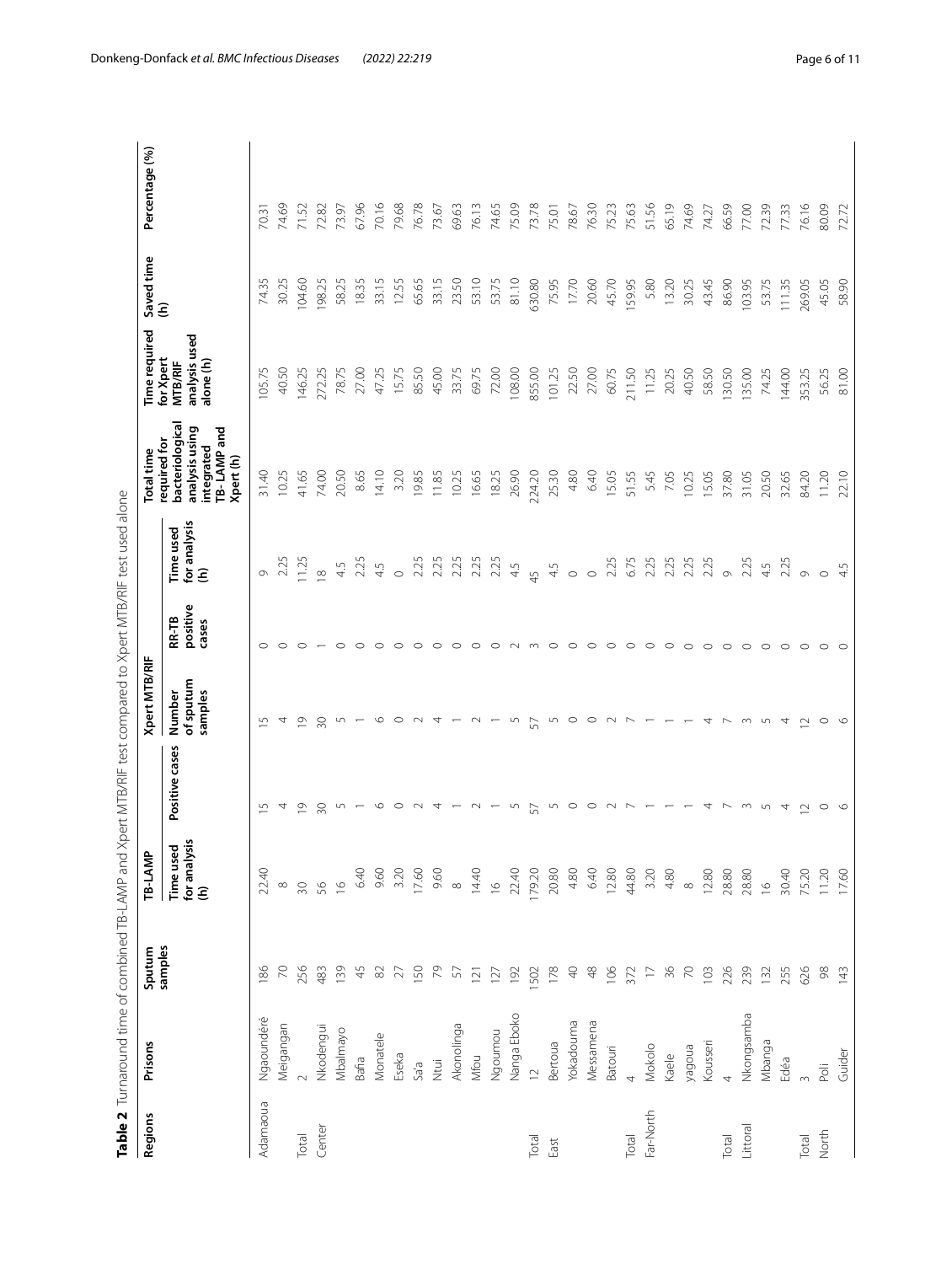| 55.56<br>55.96<br>72.56<br>55.56<br>55.56<br>55.56<br>55.56<br>75.74<br>72.54<br>75.42<br>74.92<br>76.72<br>74.92<br>69.63<br>73.23<br>80.61<br>75.95<br>70.80<br>23.50<br>170.25<br>103.95<br>13.85<br>19.95<br>112.65<br>10.00<br>6.00<br>22.85<br>56.00<br>35.63<br>503.53<br>8.81<br>10.81<br>analysis used<br><b>MTB/RIF</b><br>alone (h)<br>137.25<br>24.75<br>33.75<br>227.25<br>31.50<br>24.75<br>2053.13<br>99.00<br>94.50<br>74.25<br>155.25<br>15.86<br>19.46<br>64.13<br>10.8<br>$\frac{8}{10}$<br>bacteriological<br>analysis using<br>TB-LAMP and<br>integrated<br>Xpert (h)<br>10.90<br>4.80<br>8.00<br>33.30<br>42.60<br>4.80<br>8.65<br>28.50<br>543.80<br>23.70<br>57.00<br>8.65<br>18.25<br>7.05<br>23.05<br>10.25<br>for analysis<br>(h)<br>Time used<br>9.00<br>4.50<br>2.25<br>2.25<br>2.25<br>2.25<br>2.25<br>2.25<br>4.5<br>4.5<br>4.5<br>90<br>$\circ$<br>$\circ$<br>$\circ$<br>$\circ$<br>positive<br>RR-TB<br>cases<br>$\circ$<br>$\circ$<br>O<br>$\circ$<br>O<br>O<br>$\circ$<br>C<br>O<br>O<br>of sputum<br>Number<br>samples<br>७<br>$\circ$<br>O<br>$\sim$<br>$\circ$<br>123<br>$\supseteq$<br>Positive cases<br>৩<br>0<br>O<br>$\circ$<br>$\sim$<br>123<br>$\sim$<br>$\circ$<br>$\infty$<br>$\supseteq$<br>4<br>llysis<br>Time used<br>for analysis<br>(h)<br>28.80<br>6.40<br>19.20<br>8.00<br>4.80<br>6.40<br>444.80<br>6.40<br>4.80<br>33.60<br>24.00<br>20.80<br>$\circ$<br>$\sqrt{2}$<br>$\infty$<br>$\frac{8}{4}$<br>176<br>$\circ$<br>4<br>55<br>$\sqrt{4}$<br>29<br>46<br>179<br>403<br>64<br>$\frac{8}{2}$<br>3672<br>167<br>241<br>Ouami Health<br>Sangmelima<br>dima Health<br>Health Area<br>Tongo Gan-<br>Mantoum<br>Bagangté<br>Foumban<br>Ndokayo<br>Ebolowa<br>Bafang<br>Djoum<br>Area<br>Area<br>Kribi<br>34<br>4<br>$\infty$<br>Villages at<br>the East<br>Region<br>Ouest<br>Total<br>Total<br>Total<br>Total<br>Sud | Regions | Prisons | Sputum  | TB-LAMP | <b>Xpert MTB/RIF</b> |  | Total time   | Time required | Saved time | Percentage (%) |
|-------------------------------------------------------------------------------------------------------------------------------------------------------------------------------------------------------------------------------------------------------------------------------------------------------------------------------------------------------------------------------------------------------------------------------------------------------------------------------------------------------------------------------------------------------------------------------------------------------------------------------------------------------------------------------------------------------------------------------------------------------------------------------------------------------------------------------------------------------------------------------------------------------------------------------------------------------------------------------------------------------------------------------------------------------------------------------------------------------------------------------------------------------------------------------------------------------------------------------------------------------------------------------------------------------------------------------------------------------------------------------------------------------------------------------------------------------------------------------------------------------------------------------------------------------------------------------------------------------------------------------------------------------------------------------------------------------------------------------------------------------------------------------------------------------------------------------------------------------------------------|---------|---------|---------|---------|----------------------|--|--------------|---------------|------------|----------------|
|                                                                                                                                                                                                                                                                                                                                                                                                                                                                                                                                                                                                                                                                                                                                                                                                                                                                                                                                                                                                                                                                                                                                                                                                                                                                                                                                                                                                                                                                                                                                                                                                                                                                                                                                                                                                                                                                         |         |         | samples |         |                      |  | required for | for Xpert     | Ξ          |                |
|                                                                                                                                                                                                                                                                                                                                                                                                                                                                                                                                                                                                                                                                                                                                                                                                                                                                                                                                                                                                                                                                                                                                                                                                                                                                                                                                                                                                                                                                                                                                                                                                                                                                                                                                                                                                                                                                         |         |         |         |         |                      |  |              |               |            |                |
|                                                                                                                                                                                                                                                                                                                                                                                                                                                                                                                                                                                                                                                                                                                                                                                                                                                                                                                                                                                                                                                                                                                                                                                                                                                                                                                                                                                                                                                                                                                                                                                                                                                                                                                                                                                                                                                                         |         |         |         |         |                      |  |              |               |            |                |
|                                                                                                                                                                                                                                                                                                                                                                                                                                                                                                                                                                                                                                                                                                                                                                                                                                                                                                                                                                                                                                                                                                                                                                                                                                                                                                                                                                                                                                                                                                                                                                                                                                                                                                                                                                                                                                                                         |         |         |         |         |                      |  |              |               |            |                |
|                                                                                                                                                                                                                                                                                                                                                                                                                                                                                                                                                                                                                                                                                                                                                                                                                                                                                                                                                                                                                                                                                                                                                                                                                                                                                                                                                                                                                                                                                                                                                                                                                                                                                                                                                                                                                                                                         |         |         |         |         |                      |  |              |               |            |                |
|                                                                                                                                                                                                                                                                                                                                                                                                                                                                                                                                                                                                                                                                                                                                                                                                                                                                                                                                                                                                                                                                                                                                                                                                                                                                                                                                                                                                                                                                                                                                                                                                                                                                                                                                                                                                                                                                         |         |         |         |         |                      |  |              |               |            |                |
|                                                                                                                                                                                                                                                                                                                                                                                                                                                                                                                                                                                                                                                                                                                                                                                                                                                                                                                                                                                                                                                                                                                                                                                                                                                                                                                                                                                                                                                                                                                                                                                                                                                                                                                                                                                                                                                                         |         |         |         |         |                      |  |              |               |            |                |
|                                                                                                                                                                                                                                                                                                                                                                                                                                                                                                                                                                                                                                                                                                                                                                                                                                                                                                                                                                                                                                                                                                                                                                                                                                                                                                                                                                                                                                                                                                                                                                                                                                                                                                                                                                                                                                                                         |         |         |         |         |                      |  |              |               |            |                |
|                                                                                                                                                                                                                                                                                                                                                                                                                                                                                                                                                                                                                                                                                                                                                                                                                                                                                                                                                                                                                                                                                                                                                                                                                                                                                                                                                                                                                                                                                                                                                                                                                                                                                                                                                                                                                                                                         |         |         |         |         |                      |  |              |               |            |                |
|                                                                                                                                                                                                                                                                                                                                                                                                                                                                                                                                                                                                                                                                                                                                                                                                                                                                                                                                                                                                                                                                                                                                                                                                                                                                                                                                                                                                                                                                                                                                                                                                                                                                                                                                                                                                                                                                         |         |         |         |         |                      |  |              |               |            |                |
|                                                                                                                                                                                                                                                                                                                                                                                                                                                                                                                                                                                                                                                                                                                                                                                                                                                                                                                                                                                                                                                                                                                                                                                                                                                                                                                                                                                                                                                                                                                                                                                                                                                                                                                                                                                                                                                                         |         |         |         |         |                      |  |              |               |            |                |
|                                                                                                                                                                                                                                                                                                                                                                                                                                                                                                                                                                                                                                                                                                                                                                                                                                                                                                                                                                                                                                                                                                                                                                                                                                                                                                                                                                                                                                                                                                                                                                                                                                                                                                                                                                                                                                                                         |         |         |         |         |                      |  |              |               |            |                |
|                                                                                                                                                                                                                                                                                                                                                                                                                                                                                                                                                                                                                                                                                                                                                                                                                                                                                                                                                                                                                                                                                                                                                                                                                                                                                                                                                                                                                                                                                                                                                                                                                                                                                                                                                                                                                                                                         |         |         |         |         |                      |  |              |               |            |                |
|                                                                                                                                                                                                                                                                                                                                                                                                                                                                                                                                                                                                                                                                                                                                                                                                                                                                                                                                                                                                                                                                                                                                                                                                                                                                                                                                                                                                                                                                                                                                                                                                                                                                                                                                                                                                                                                                         |         |         |         |         |                      |  |              |               |            |                |
|                                                                                                                                                                                                                                                                                                                                                                                                                                                                                                                                                                                                                                                                                                                                                                                                                                                                                                                                                                                                                                                                                                                                                                                                                                                                                                                                                                                                                                                                                                                                                                                                                                                                                                                                                                                                                                                                         |         |         |         |         |                      |  |              |               |            |                |
|                                                                                                                                                                                                                                                                                                                                                                                                                                                                                                                                                                                                                                                                                                                                                                                                                                                                                                                                                                                                                                                                                                                                                                                                                                                                                                                                                                                                                                                                                                                                                                                                                                                                                                                                                                                                                                                                         |         |         |         |         |                      |  |              |               |            |                |
|                                                                                                                                                                                                                                                                                                                                                                                                                                                                                                                                                                                                                                                                                                                                                                                                                                                                                                                                                                                                                                                                                                                                                                                                                                                                                                                                                                                                                                                                                                                                                                                                                                                                                                                                                                                                                                                                         |         |         |         |         |                      |  |              |               |            |                |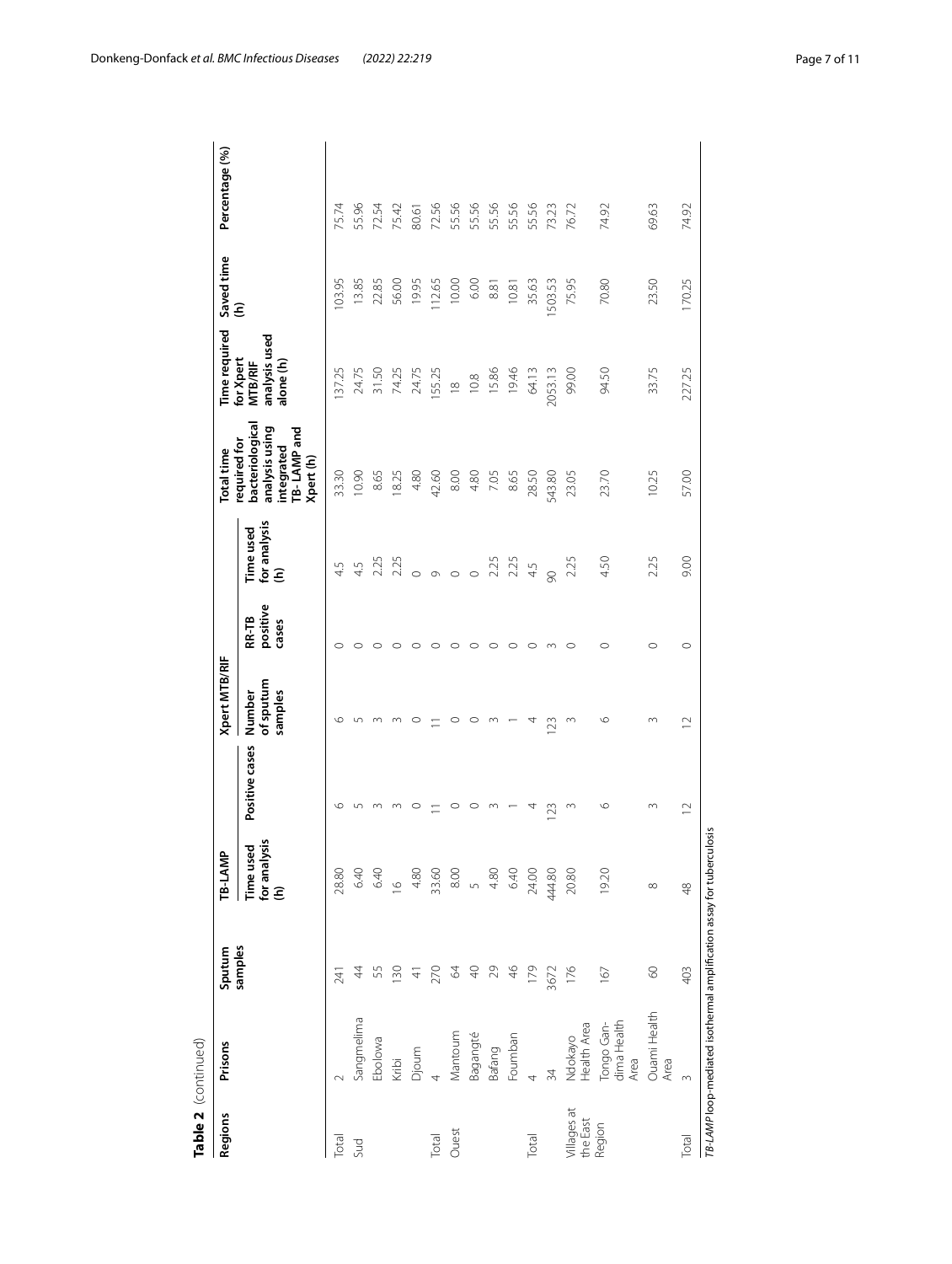<span id="page-7-0"></span>**Table 3** Clinical and biomedical characteristics of presumptive cases

| <b>Characteristics</b>         | Prisons ( $N=3672$ ) Village ( $N=403$ ) |              |
|--------------------------------|------------------------------------------|--------------|
| Gender                         |                                          |              |
| Female                         | 94 (2.6%)                                | 226 (56.1%)  |
| Age in years (mean(min.-max.)) | $35.4(22-62)$                            | 46.1 (16-90) |
| Clinical symptoms              |                                          |              |
| Cough                          | 3672 (100%)                              | 29 (7.7%)    |
| Fever                          | 1752 (47.7%)                             | 278 (69.3%)  |
| Hemoptytis                     | 813 (22.1%)                              | 46 (11.6%)   |
| Night sweats                   | 1908 (52%)                               | 253 (63.1%)  |
| Chest pain                     |                                          | 337 (83.8%)  |
| Dyspnea                        | 547 (14.9%)                              | 232 (57.9%)  |
| Weight loss                    |                                          | 279 (70.1%)  |
| Alcohol                        | 1369 (37.3%)                             | 64 (16%)     |
| Smokers                        | 1239 (33%)                               | 10 (2.6%)    |

This extended storage time poses a problem of adequate conservation of samples, questions the quality of those samples at the time of analysis. For this reason, in 2019 after introducing TB-LAMP in Cameroon for TB diagnosis, the NTCP recommended that TB-LAMP be used in combination with Xpert MTB/RIF to shorten the TAT of TB diagnosis during TB mass-screening campaigns that will lead to early treatment.

Our cost analysis of using TB-LAMP and Xpert MTB/ RIF assays in comparison to Xpert MTB/RIF assay shows a cost saving of about 16,934 and 19,474 USD for year 2 and 3, respectively in prison and 1877 and 2158 USD for year 2 and 3, respectively in village. We used 2019 prices available in the global drug facility catalogue to estimate the cost of the different testing algorithm. That is 9.8 USD for an Xpert MTB/RIF cartridges and 8.60 USD for a TB-LAMP test [\[26](#page-10-18)] regarding year 1. However, on March

24, 2020, the World TB Day, the Global Drug Facility (GDF) dropped the cost of a TB-LAMP test to 6.0 USD per patient [\[27,](#page-10-19) [28\]](#page-10-20). Accordingly, we considered the new price of TB-LAMP test (6 USD) for years 2 and 3.

This mass screening in prisons and villages was important as 135 PTB cases that were missed by the passive screening methods were detected. Of the 15,699 prisoners screened 123 were TB positive resulting to a notifcation rate of 783/100000 inmates. This notification rate is about 4 times higher than the national TB rate  $(186/100000)$   $(12)$ . The higher notifcation rate could be due to overcrowding and poor ventilation at prison facilities [\[29\]](#page-10-21). Concerning villages, of the 30,611 inhabitants screened, 12 were TB positives cases resulting to a notifcation rate of 40/100000 inhabitants. Although this village notifcation rate was about 1.6 times higher than that of the East region (25/100000) where the villages are situated [[10](#page-10-4)] and was 4.65 times less than the national TB rate (186/100000) (12). In addition to TB cases detected, 03 RR-TB cases were detected in prisons. This detection rate of 2.36% amongst prisoners was higher than the estimated national yearly incidence of 1.6%RR-TB among new tuberculosis cases  $(11)$  $(11)$ . The detection of TB and RR cases supports the utility of mass screening campaigns especially in prison facilities.

According to WHO, Cameroon is not considered as a TB MDR burdened country. As such, our proposed algorithm that frst seeks to detect TB cases before testing for RR is adequate, less costly and timely for mass screenings in prisons and villages with refugee camps.

This study is a secondary analysis of the data collected by the NTCP, which represent his main limitation. Two possible consequences derive from this limit; frst, the cost estimation analysis did not include a sensitivity and

<span id="page-7-1"></span>**Table 4** Repartition of presumptive and TB cases in prisons/region

| <b>Regions</b> | <b>Number</b><br>οf<br><b>Prisons</b> | Prison<br>capacity or<br>number of<br>inmates | PTB-<br>Presumptive<br>cases<br><b>TB-LAMP</b> | Percentage<br>(%) | <b>TB-LAMP</b><br><b>Positive</b> | Percentage<br>(%) | <b>TB-LAMP</b><br><b>Positive cases</b><br>Xpert MTB/<br>RIF | <b>MTB/RIF</b> | RR Xpert Percentage (%) |
|----------------|---------------------------------------|-----------------------------------------------|------------------------------------------------|-------------------|-----------------------------------|-------------------|--------------------------------------------------------------|----------------|-------------------------|
| Adamaoua       | 2                                     | 1729                                          | 256                                            | 14.81             | 19                                | 7.42              | 19                                                           | 0              | 0.00                    |
| Centre         |                                       | 7590                                          | 1502                                           | 19.79             | 57                                | 3.79              | 57                                                           | 3              | 5.26                    |
| East           | $\overline{4}$                        | 1333                                          | 372                                            | 27.91             | $\overline{ }$                    | 1.88              | $\overline{7}$                                               | $\Omega$       | 0.00                    |
| Far-North      | $\overline{4}$                        | 1619                                          | 226                                            | 13.96             | 7                                 | 3.10              | 7                                                            | $\Omega$       | 0.00                    |
| Littoral       | 3                                     | 1090                                          | 626                                            | 57.43             | 12                                | 1.92              | 12                                                           | $\Omega$       | 0.00                    |
| North          | $\mathfrak{D}$                        | 589                                           | 241                                            | 40.92             | 6                                 | 2.49              | 6                                                            | 0              | 0.00                    |
| South          | $\overline{4}$                        | 1077                                          | 270                                            | 25.07             | 11                                | 4.07              | 11                                                           | 0              | 0.00                    |
| West           | $\overline{4}$                        | 672                                           | 179                                            | 26.64             | 4                                 | 2.23              | $\overline{4}$                                               | $\mathbf{0}$   | 0.00                    |
| Total          | 34                                    | 15699                                         | 3672                                           | 23.39             | 123                               | 3.35              | 123                                                          | 3              | 2.44                    |

*TB-LAMP* loop-mediated isothermal amplifcation assay for tuberculosis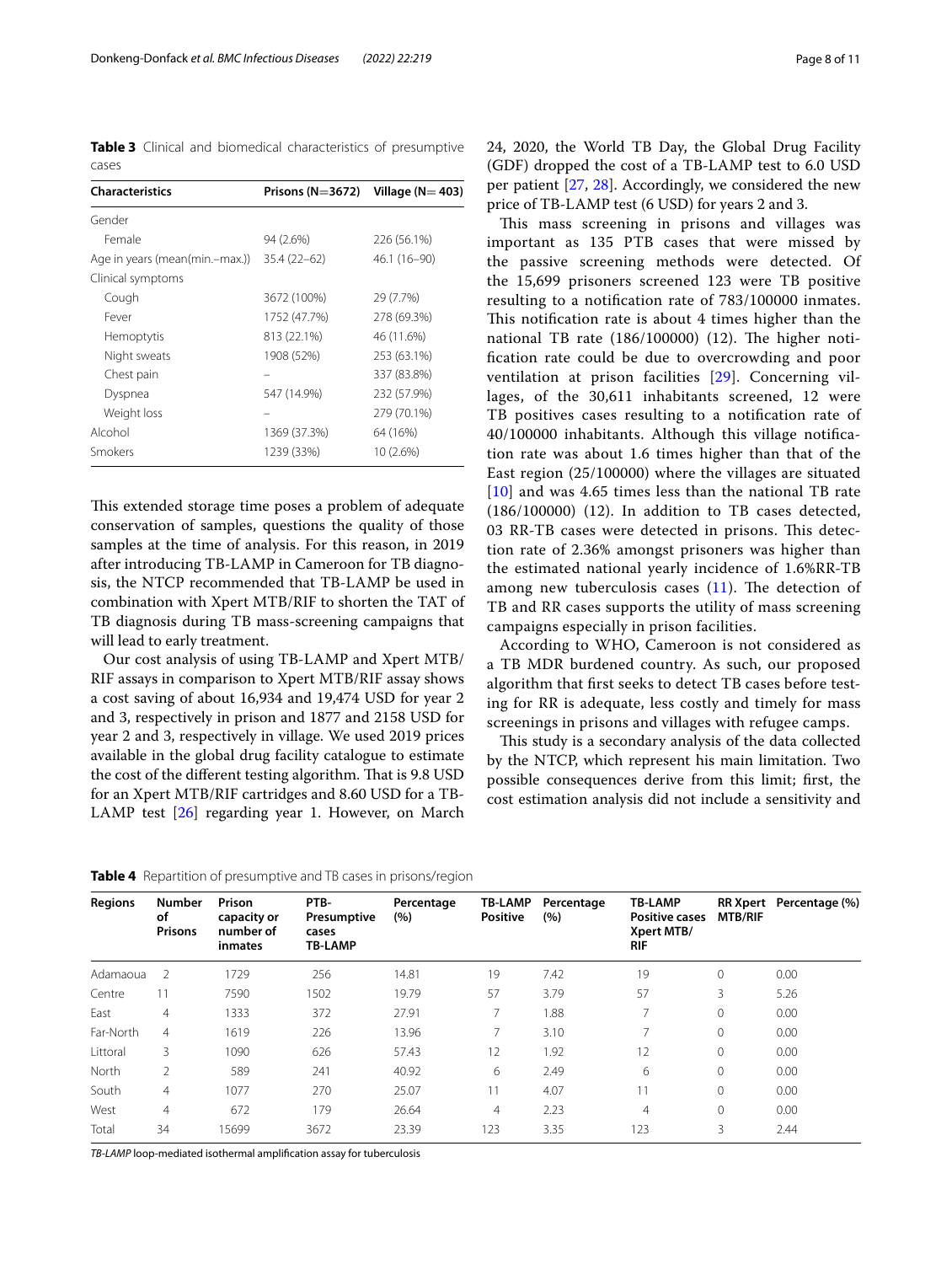<span id="page-8-0"></span>

|       | Table 5 Repartition of presumptive and TB cases/village               |       |                                   |                                                 |       |          |             |                                                                                                            |                                                   |                |
|-------|-----------------------------------------------------------------------|-------|-----------------------------------|-------------------------------------------------|-------|----------|-------------|------------------------------------------------------------------------------------------------------------|---------------------------------------------------|----------------|
|       | Regions Villages                                                      |       | populatior<br>Population Screened | TB-Presumptive<br>case analysed with<br>TB-LAMP |       | Positive |             | Percentage (%) TB-LAMP Percentage (%) TB-LAMP Positive Rifampicine<br>cases analysed with<br>Xpert MTB/RIF | detected with Gene<br>Xpert MTB/RIF<br>Resistance | Percentage (%) |
| East  | Ndokayo Health Area                                                   | 5657  | 234                               | 176                                             | 75.21 |          | <b>DZ11</b> |                                                                                                            |                                                   | 0.00           |
|       | Tongo Gandima<br>Health Area                                          | 19834 | 201                               | 167                                             | 83.08 |          | 3.59        |                                                                                                            |                                                   | 0.00           |
|       | <b>Duami Health Area</b>                                              | 5120  | $\frac{8}{6}$                     |                                                 | 83.24 |          | 5.00        |                                                                                                            |                                                   | 0.00           |
| Total |                                                                       | 30611 | 503                               | 403                                             | 80.12 |          | 2.98        |                                                                                                            |                                                   | 80             |
|       | TB-LAMP loop-mediated isothermal amplification assay for tuberculosis |       |                                   |                                                 |       |          |             |                                                                                                            |                                                   |                |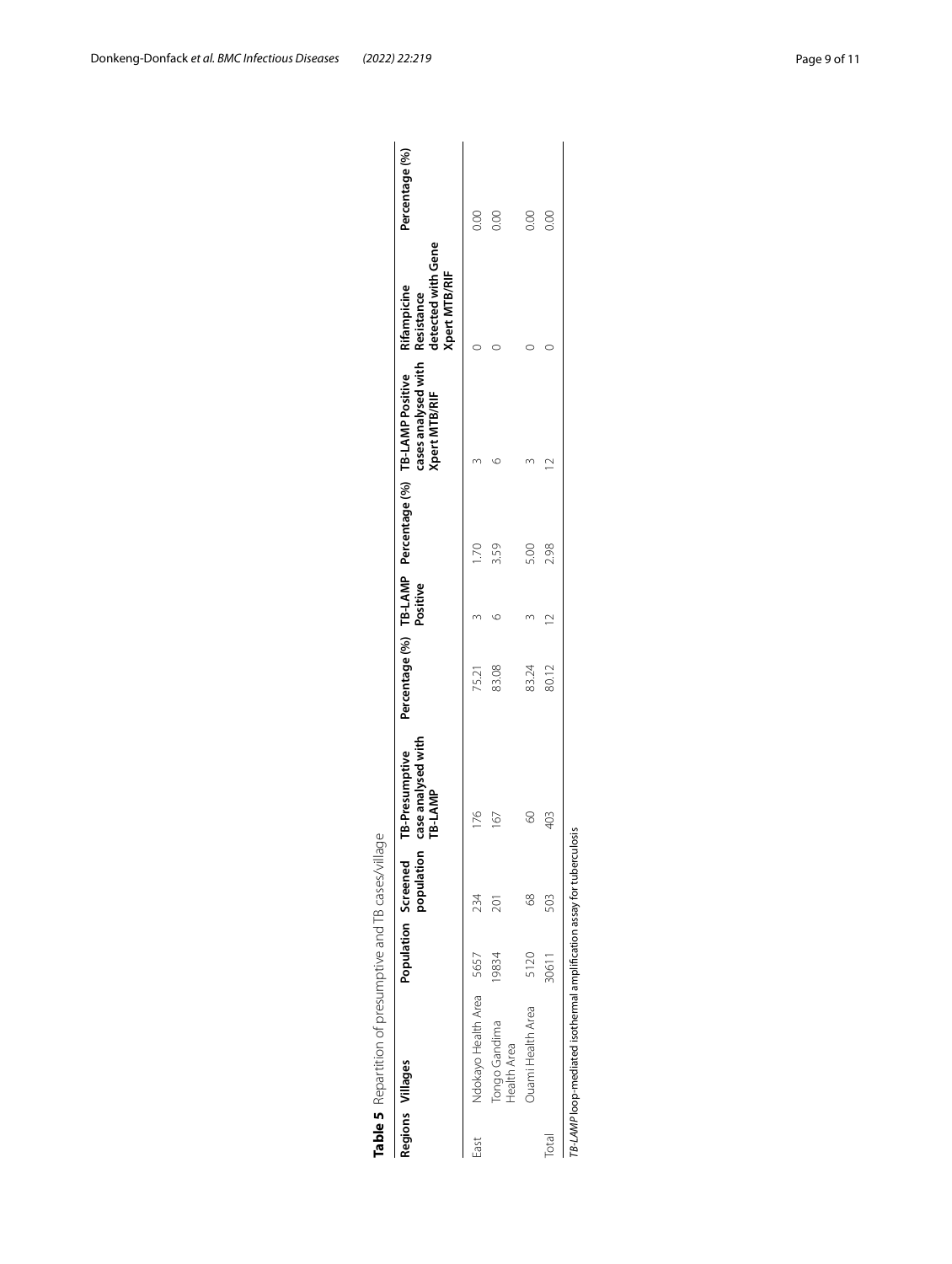uncertainty analysis. Sensitivity and uncertainty analysis are important as they examine the efect of changing assumptions and cost elements over time. In our cost assessment, we assumed that there will be no change in the cost of the elements considered. The unit priced for most TB reagents or consumables has remained fxed for a while now. For example, the Gene Xpert cartridge is still sold at the same price of 9.98USD since 2012 when the test was introduced for routine diagnosis in Cameroon. Secondly, we were unable to determine the actual time it took from sample collection to results for each of the mass screening campaigns. All the mass screening campaigns did mention a time for sample collection but failed to capture when results were transmitted. Our TAT analysis was solely based on the generally accepted time it takes to process a sputum sample using the equipment.

#### **Conclusions**

This study demonstrated the advantages of the new algorithm for TB mass screening campaigns using TB-LAMP as initial diagnostic tool followed by Xpert MTB/RIF assays for all positive TB-LAMP samples. This algorithm improves early and rapid TB detection and drug resistance with respect to the TAT during TB mass-screening campaigns in prisons and villages with refugee camps. In addition, these assays used in combination were cost saving and shortens the time leading to anti-TB treatment initiation. Our study strongly acclaims the routine use of TB-LAMP and Xpert MTB/ RIF assays in combination for TB diagnosis and MDR-TB which can substantially reduce the cost of the analysis from the second year of implementation. However, an adequate sample transport system should be implemented.

#### **Abbreviations**

TB: Tuberculosis; PTB: Pulmonary TB; TAT: Turnaround time; RR: Rifampicin resistance; NTCP: National Tuberculosis Control Program; DTCs: Diagnosis and Treatment Centers; NRL-TB: National Reference Laboratory; WRD: WHO-recom‑ mended rapid diagnostic.

#### **Supplementary Information**

The online version contains supplementary material available at [https://doi.](https://doi.org/10.1186/s12879-022-07157-0) [org/10.1186/s12879-022-07157-0](https://doi.org/10.1186/s12879-022-07157-0).

<span id="page-9-2"></span>**Additional fle 1.** Estimation cost of each testing algorithms for three consecutive years.

#### **Acknowledgements**

The research team would like to thank all the medical staff of prisons and villagers, for presumptive tuberculosis cases screening and sputum samples collection. Thanks also to the laboratory technicians for samples analysis and to the Global Fund for providing necessary funds to organize these TB mass screening campaigns.

#### **Authors' contributions**

VFDD conceived and designed of the intellectual content, performed the experiments, conducted the primary analysis and wrote the manuscript; JBTM conducted the analysis and reviewed the manuscript; SE designed of the intellectual content, edited and reviewed manuscript, AKK and FBA collected data from prisons; NNA edited and reviewed manuscript; SMO conducted samples collection in villages, designed tables used in the manuscript; YJD and YKS performed laboratory analysis; MMT conducted samples collection in prisons as well as samples transportation to the laboratories; VM and EMAB designed the methodology and edited the manuscript. All authors reviewed the data analysis and approved the fnal manuscript.

#### **Funding**

Global Fund through the National Control Tuberculosis Program of Cameroon provided funds to conduct the mass screening campaign. However, the Global Fund had no role in the design of the study and collection, analysis, and interpretation of data and in writing the manuscript.

#### **Availability of data and materials**

The datasets used and/or analysed during the current study are available from the corresponding author on reasonable request.

#### **Declarations**

#### **Ethics approval and consent to participate**

Mass screening of TB at prisons and refugee camps by the National Tuberculosis Control Program in Cameroon is supported and approved by the Ministry of Public Health and Ministry of Justice, Department of Prisons Administration. The letters numbers 102/L/DRAPC/SSSP/BPS/2020 and 246/NS/MINSANTE/ SG/DLMEP/CNLT/DRSPC/GTR-TB-CE are approval letters from the Ministry of Justice, Department of Prisons Administration that authorize prison cam‑ paigns and the Ministry of Public Health through the National Tuberculosis Control Program in Cameroun, respectively for the Centre Region. A verbal informed consent was obtained from all participants. The ethics committee approved this procedure because the mass screening campaign had become a routine TB diagnostic procedures for prisons in order to help in detection of pulmonary TB cases missed by the other active screening methods. This study was conducted according to the guidelines of the Declaration of Helsinki. The database used in this study was pseudonymized before being used and all precautions were taken to avoid any risk of patient identifcation".

#### **Consent for publication**

Not applicable. **Competing interests**

### The authors declare that they have no competing interests.

#### **Author details**

<sup>1</sup>Mycobacteriology Unit, National Tuberculosis Reference Laboratory, Centre Pasteur du Cameroun, P.O. 1274, Yaoundé, Cameroon. <sup>2</sup> Epidemiology and Public Health Unit, Centre Pasteur du Cameroun, Yaoundé, Cameroon.<sup>3</sup> National Tuberculosis Control Program, Yaoundé, Cameroon.

## Received: 2 May 2021 Accepted: 15 February 2022

#### **References**

- <span id="page-9-0"></span>WHO. Global Tuberculosis Report. 2019. [https://apps.who.int/iris/bitst](https://apps.who.int/iris/bitstream/handle/10665/329368/9789241565714-eng.pdf) [ream/handle/10665/329368/9789241565714-eng.pdf](https://apps.who.int/iris/bitstream/handle/10665/329368/9789241565714-eng.pdf). Accessed 19 May 2020.
- <span id="page-9-1"></span>2. Lönnroth K, Corbett E, Golub J, Godfrey-Faussett P, Uplekar M, Weil D, et al. Systematic screening for active tuberculosis: rationale, defnitions and key considerations. Int J Tuberc Lung Dis. 2013;17(3):289–98.
- 3. WHO. Systematic screening for active tuberculosis Principles and recommendations. 2013. [https://apps.who.int/iris/bitstream/handle/10665/](https://apps.who.int/iris/bitstream/handle/10665/84971/9789241548601_eng.pdf) [84971/9789241548601\\_eng.pdf.](https://apps.who.int/iris/bitstream/handle/10665/84971/9789241548601_eng.pdf)